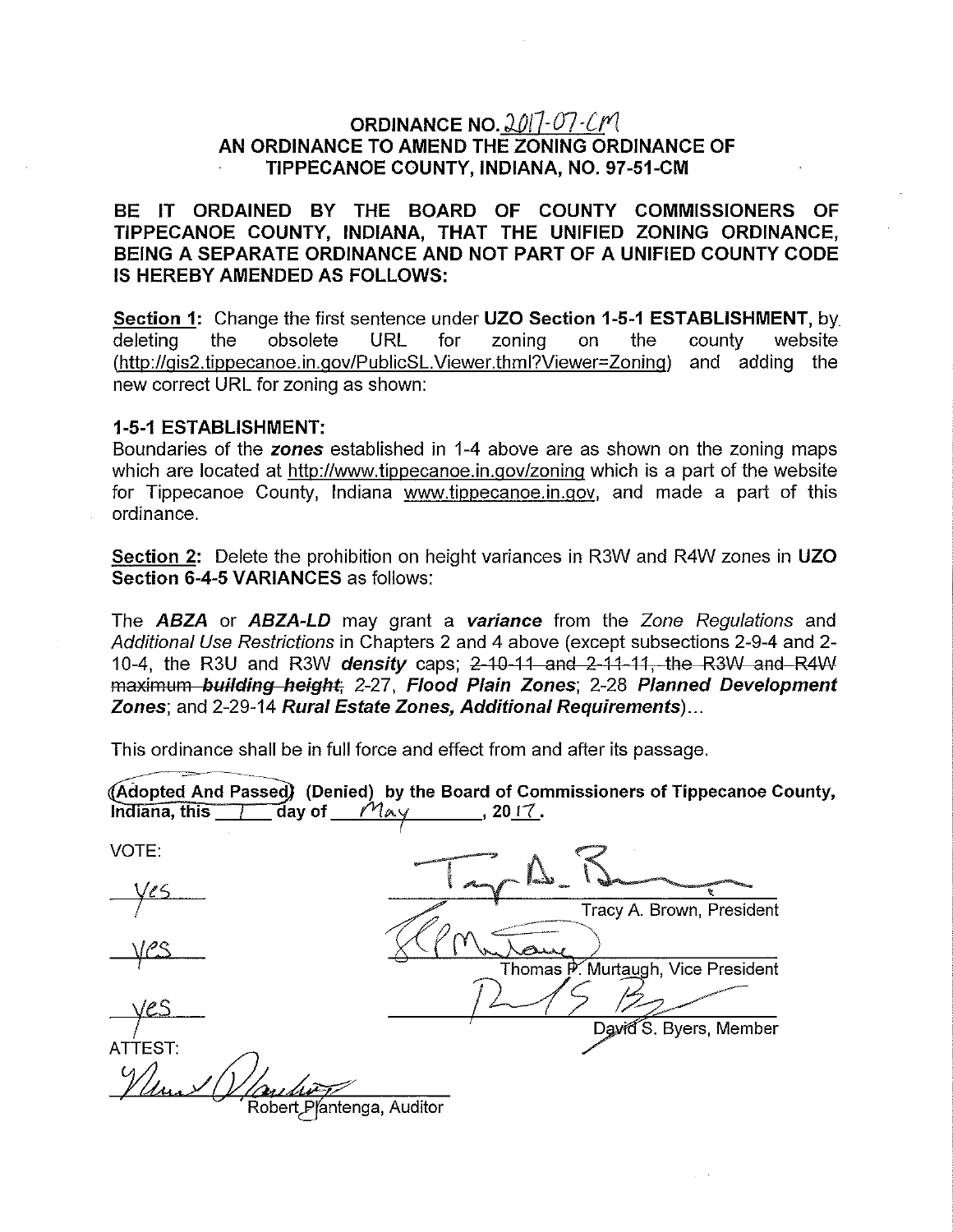**THE** <u>rea Plan Commission</u>

20 NORTH 3RD STREET LAFAYETTE, INDIANA 47901-1209

(765) 423-9242 . (765) 423-9154 [FAX] www.tippecanoe.in.gov/apc

. SALLIE DELL FAHEY . EXECUTIVE DIRECTOR

of TIPPECANOE COUNTY

April 20, 2017 Ref. No,: 17-105

Tippecanoe County Commissioners 20 N. 3<sup>rd</sup> Street Lafayette IN 47901

### **CERTIFICATION**

#### **RE: UZO AMENDMENT #91:**

This amendment would make two corrections to the UZO: the first would update the URL for the digital zoning maps on the county website in Chapter 1, and the second would eliminate the prohibition on height variances in the R3W and R4Wzones in Chapter 6.

Dear Commissioners:

As Secretary to the Area Plan Commission of Tippecanoe County, I do hereby certify that at a public hearing held on April 19, 2017, the Area Plan Commission of Tippecanoe County voted. 15 yes - 0 no on the motion to approve the enclosed amendment to the Unified Zoning Ordinance. Therefore, the Area Plan Commission of Tippecanoe County recommends to the. Tippecanoe County Commissioners that the proposed zoning ordinance amendment be approved.

Sincerely,  $\sqrt{2}$ . . */d.«.\_* /.-Y~ Sallie Dell Fahev Executive Director

SDF/lmu ...

.Enclosure: Staff Report and Ordinance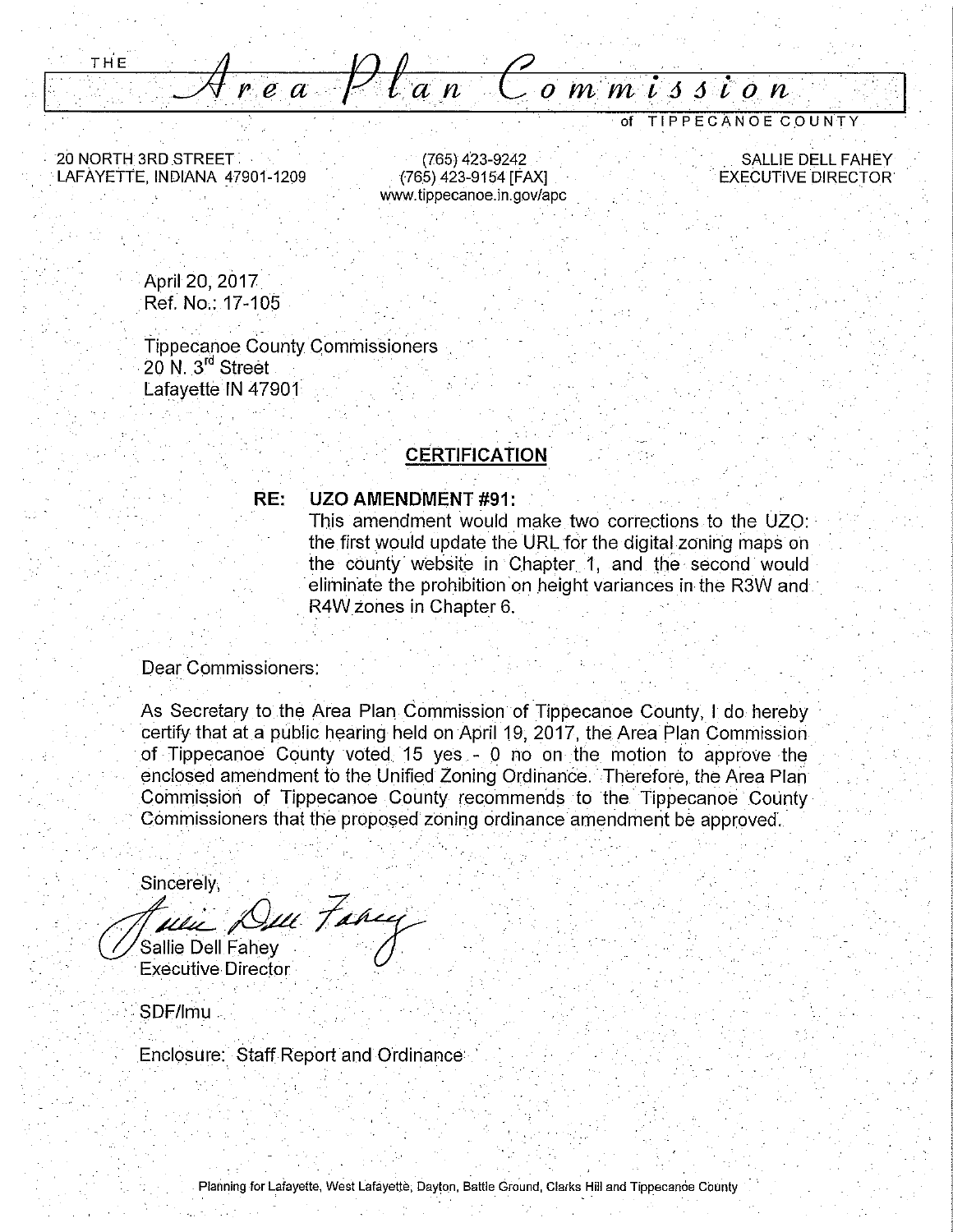# UZO AMENDMENT #91 ZONING MAPS URL CHANGE AND R3W HEIGHT VARIANCES

÷.

STAFF REPORT April 13, 2017

 $\sim$